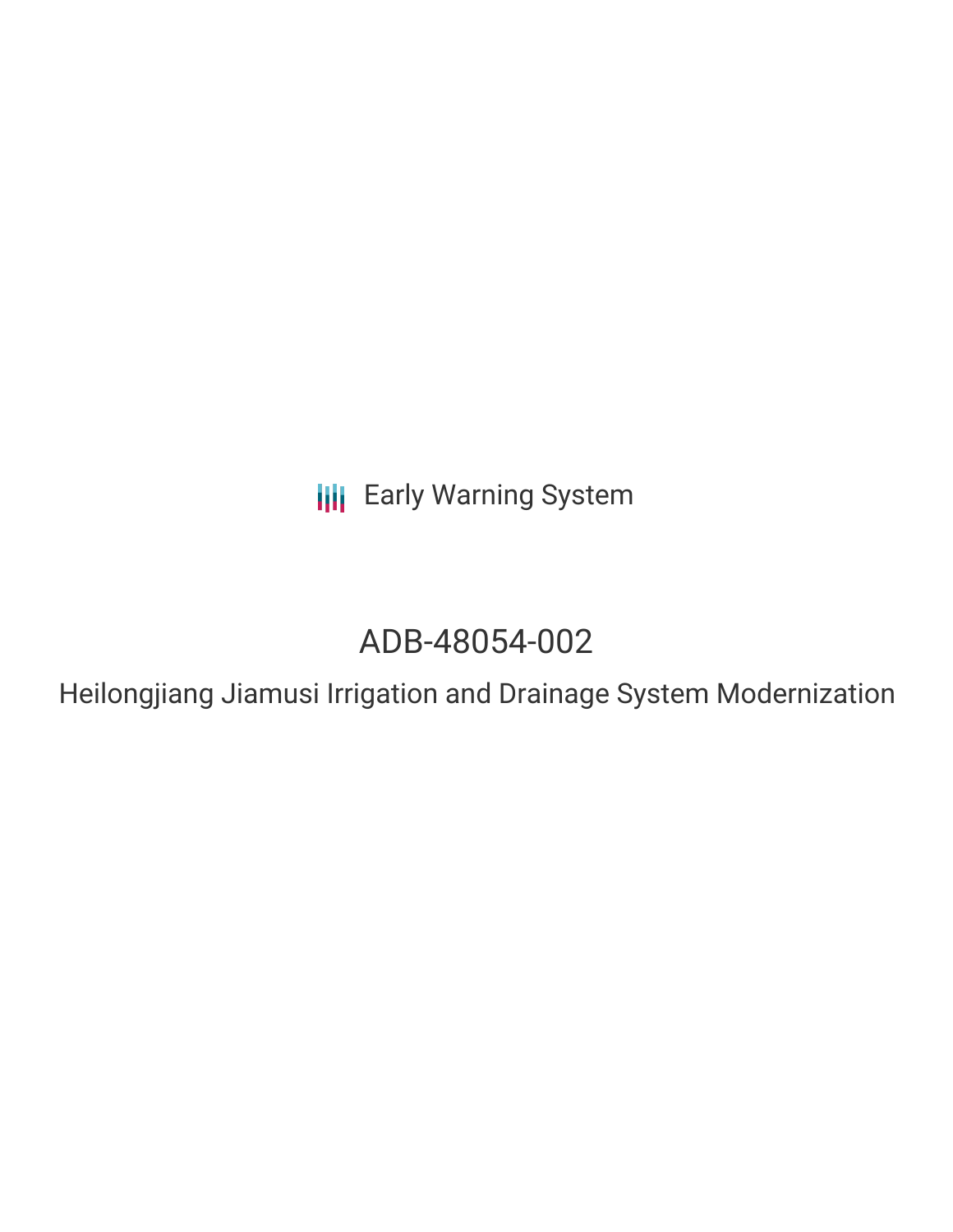

# **Quick Facts**

| <b>Countries</b>               | China                                                                                   |
|--------------------------------|-----------------------------------------------------------------------------------------|
| <b>Specific Location</b>       | Jiamusi Municipality, Heilongjiang Province                                             |
| <b>Financial Institutions</b>  | Asian Development Bank (ADB)                                                            |
| <b>Status</b>                  | Proposed                                                                                |
| <b>Bank Risk Rating</b>        | B                                                                                       |
| <b>Borrower</b>                | People's Republic of China                                                              |
| <b>Sectors</b>                 | Agriculture and Forestry, Climate and Environment, Infrastructure, Water and Sanitation |
| <b>Investment Type(s)</b>      | Loan                                                                                    |
| <b>Investment Amount (USD)</b> | $$150.00$ million                                                                       |
| <b>Loan Amount (USD)</b>       | \$150.00 million                                                                        |
| <b>Project Cost (USD)</b>      | \$150.00 million                                                                        |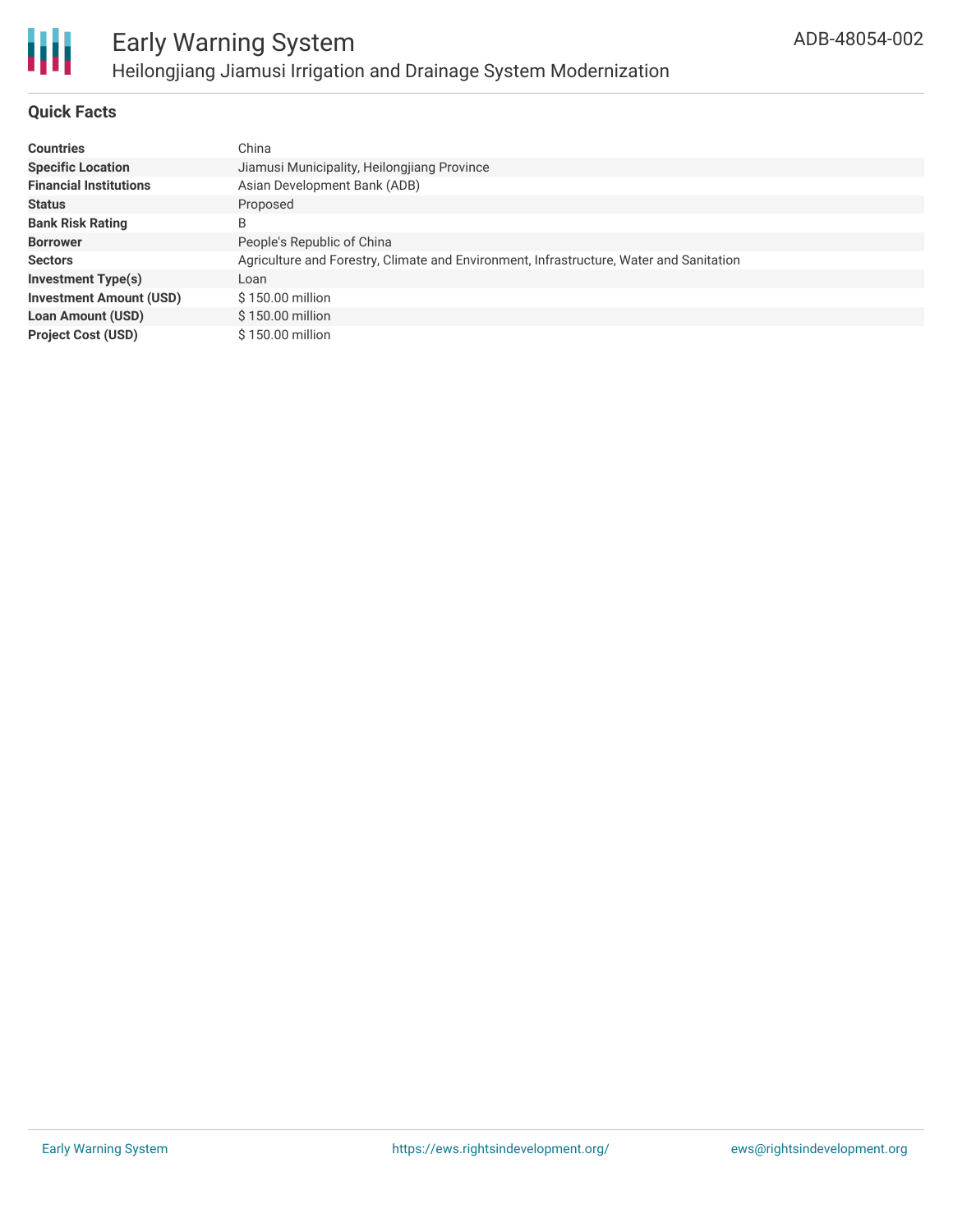

# **Project Description**

The project will be expected to increase the net income of the farmers in Jiamusi Municipality and enhanced national food security and there will be efficient and environment-friendly agricultural production in Jiamusi Municipality.

The project will improve and increase the irrigated area of about 22,080 ha in Jiamusi Municipality by the following four outputs:

- (i) modernize irrigation and drainage system,
- (ii) increase flood-carrying capacity and reduce nonpoint source pollution,
- (iii) strengthen institutional capacity, and
- (iv) improve project implementation capacity.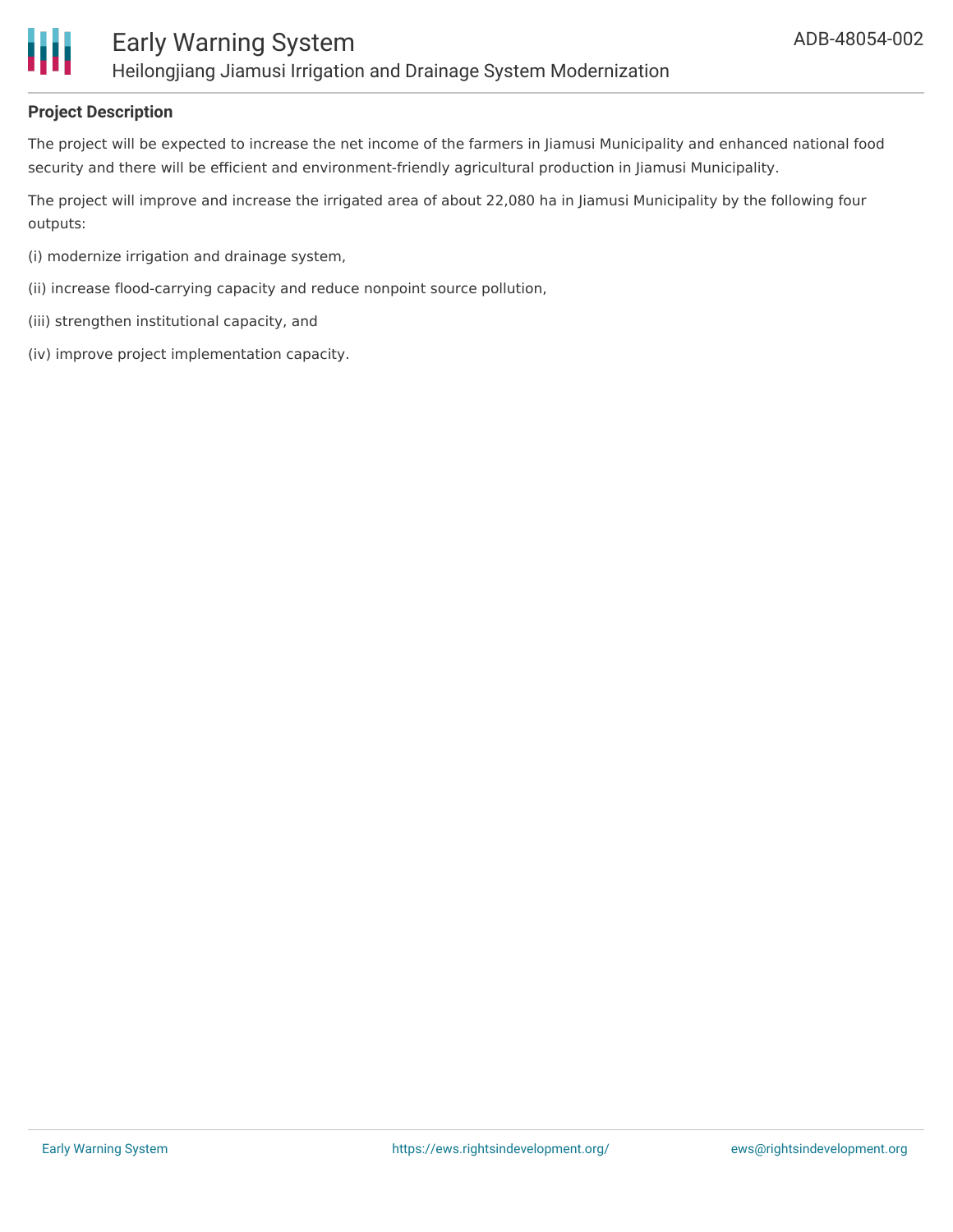

### **Investment Description**

Asian Development Bank (ADB)

Loan: Heilongjiang Jiamusi Irrigation and Drainage System Modernization

Ordinary capital resources US\$ 150.00 million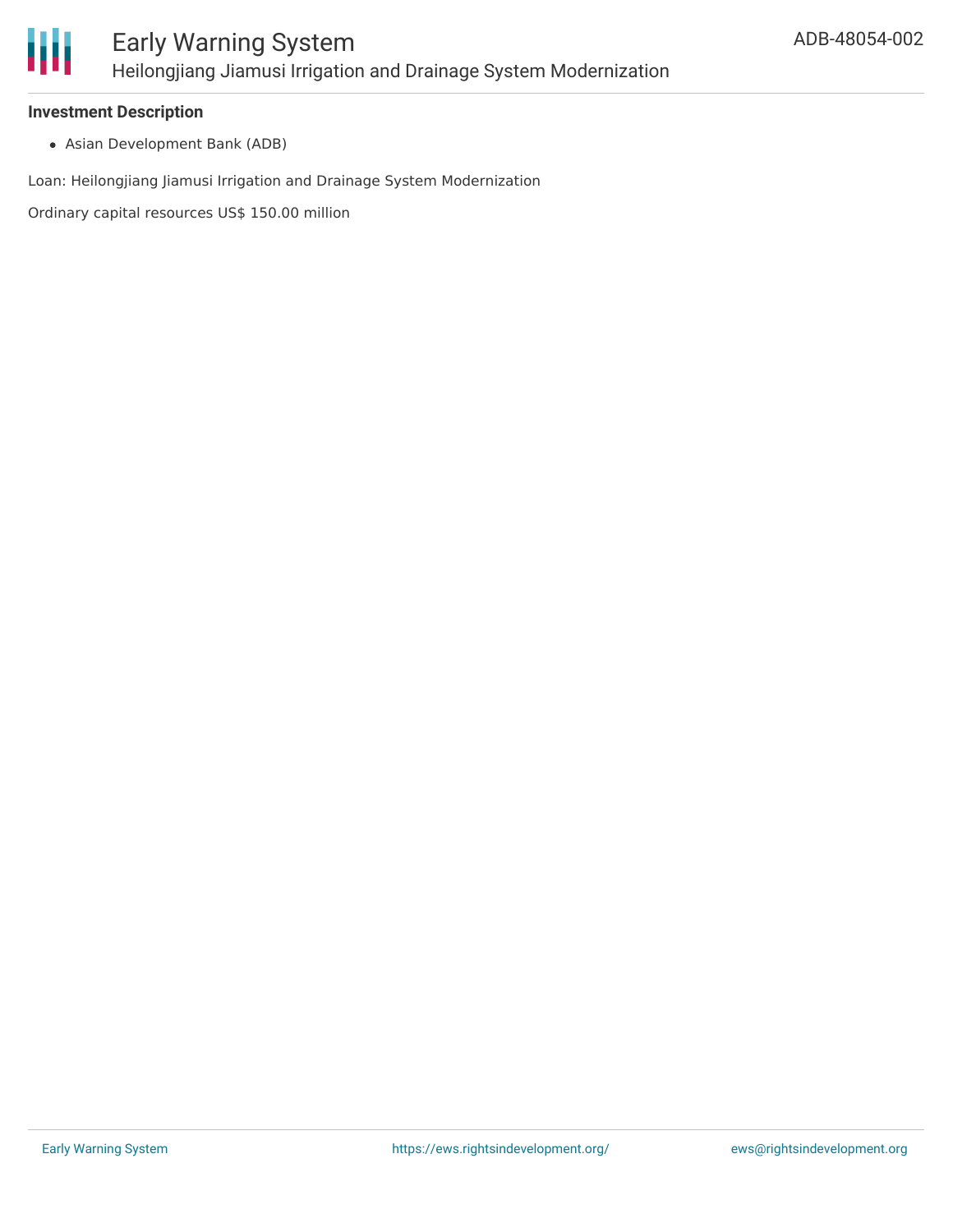

# **Contact Information**

Executing Agencies

#### **Jiamusi Municipal Government**

No. 2666, Changan Road, Jiamusi Municipality, Heilongjiang Province, People's Republic of China

#### ACCOUNTABILITY MECHANISM OF ADB

The Accountability Mechanism is an independent complaint mechanism and fact-finding body for people who believe they are likely to be, or have been, adversely affected by an Asian Development Bank-financed project. If you submit a complaint to the Accountability Mechanism, they may investigate to assess whether the Asian Development Bank is following its own policies and procedures for preventing harm to people or the environment. You can learn more about the Accountability Mechanism and how to file a complaint at: http://www.adb.org/site/accountability-mechanism/main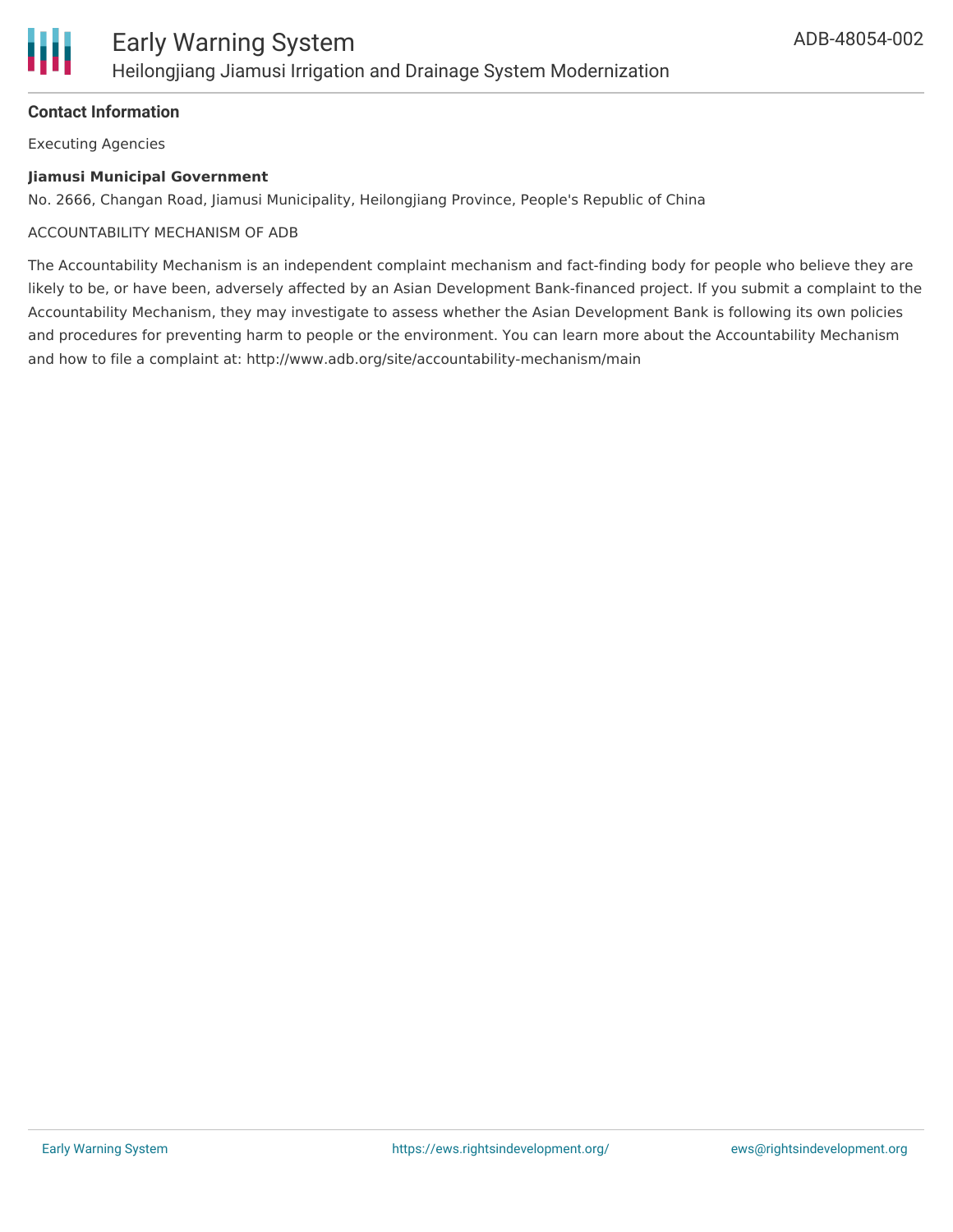

# Early Warning System Heilongjiang Jiamusi Irrigation and Drainage System Modernization

#### **Bank Documents**

- Hei Long Jiang Jia Mu Si Xian Dai Hua Pai Guan Shui Xi Tong [Xiang](https://ewsdata.rightsindevelopment.org/files/documents/02/ADB-48054-002_i8bkje4.pdf) Mu : Xiang Mu Shu Ju Biao [\[Original](https://www.adb.org/zh/projects/documents/48054-002-project-data-sheet) Source]
- Heilongjiang Jiamusi Irrigation and Drainage System [Modernization:](https://ewsdata.rightsindevelopment.org/files/documents/02/ADB-48054-002_yI7iCwm.pdf) Initial Poverty and Social Analys [\[Original](https://www.adb.org/projects/documents/heilongjiang-jiamusi-irrigation-and-drainage-system-modernization-ipsa) Source]
- Heilongjiang Jiamusi Irrigation and Drainage System [Modernization:](https://ewsdata.rightsindevelopment.org/files/documents/02/ADB-48054-002_V39YYQk.pdf) Project Preparatory Technical Ass [\[Original](https://www.adb.org/projects/documents/heilongjiang-jiamusi-irrigation-and-drainage-system-modernization-pptar) Source]
- Project [Disclosure](https://ewsdata.rightsindevelopment.org/files/documents/02/ADB-48054-002.pdf) PDF [\[Original](https://www.adb.org/printpdf/projects/48054-002/main) Source]